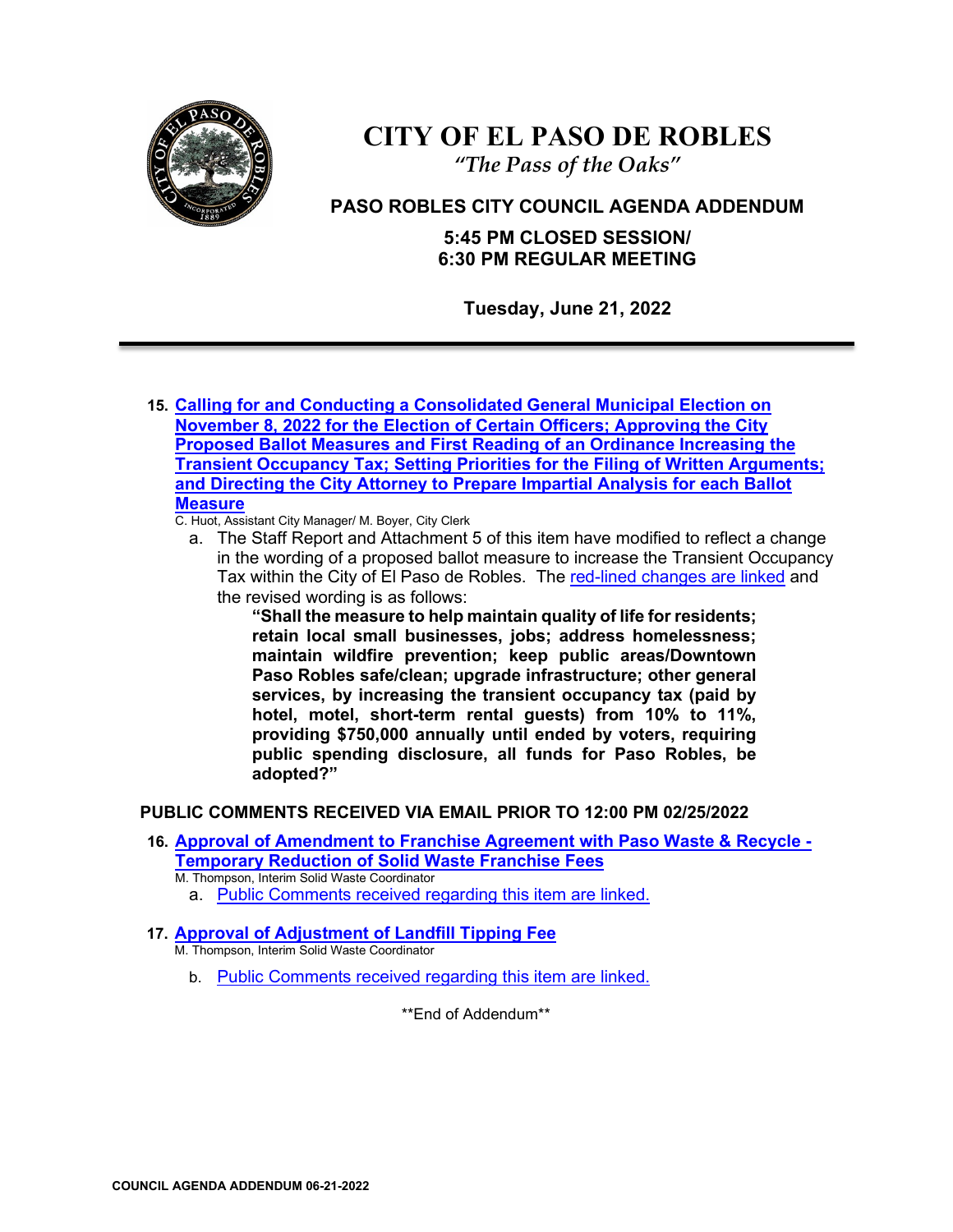

## **CITY OF EL PASO DE ROBLES**

*"The Pass of the Oaks"*

## **PASO ROBLES CITY COUNCIL AGENDA**

## **5:45 PM CLOSED SESSION/ 6:30 PM REGULAR MEETING**

**Tuesday, June 21, 2022**

#### **Location: Library/Conference Center Council Chamber 1000 Spring Street, Paso Robles**

The City has returned to hybrid public meetings pursuant to AB 361, which allows for a deviation from the teleconference rules required by the Ralph M. Brown Act. Residents now have the option to attend the meeting in person or to participate remotely.

To participate remotely, residents can listen to the meeting live on the radio at 1230AM or livestream the meeting at [www.prcity.com/youtube,](http://www.prcity.com/youtube) and call **(805)865-7276** to provide public comment via phone. The phone line will open just prior to the start of the meeting and remain open throughout the meeting to ensure the opportunity to comment on each item heard by the Council. Written public comments can be submitted via email to [cityclerk@prcity.com](mailto:cityclerk@prcity.com) prior to 12:00 noon on the day of the Council meeting to be posted as an addendum to the Agenda. If submitting written comments in advance of the meeting, please note the agenda item by number or name.

City Council meetings will be [live-streamed](https://www.youtube.com/channel/UCxElWtI1YhkPr6KI552RDuw) during the meeting and also available to play later on [YouTube](https://www.youtube.com/channel/UCxElWtI1YhkPr6KI552RDuw) by accessing the following link: [www.prcity.com/youtube](http://www.prcity.com/youtube) .

## **5:45 PM – CALL TO ORDER**

## **ROLL CALL**

Councilmembers Maria Garcia, Steve Gregory, John Hamon, Fred Strong, and Mayor Steven Martin

## **CLOSED SESSION ITEMS**

#### • **Conference with Real Property Negotiators**

|  | Pursuant to Government Code Section 54956.8 |                                                                   |
|--|---------------------------------------------|-------------------------------------------------------------------|
|  | Property:                                   | A 5.6-acre portion of APN 008-254-002 more commonly known         |
|  |                                             | as Pioneer Park                                                   |
|  | Negotiators:                                | Chris Huot, Assistant City Manager                                |
|  | <b>Negotiating Parties:</b>                 | State of California acting by and through the State Public Works  |
|  |                                             | Board with the consent of the Department of Food and              |
|  |                                             | Agriculture, acting by and through the 16th District Agricultural |
|  |                                             | Association.                                                      |
|  | Under Negotiation:                          | Price and terms of payment                                        |
|  |                                             |                                                                   |

## **PUBLIC COMMENT REGARDING CLOSED SESSION MATTERS**

## **ADJOURN TO CLOSED SESSION**

#### **6:30 PM – RECONVENE TO OPEN SESSION**

#### **PLEDGE OF ALLEGIANCE**

#### **INVOCATION** Pastor Pat Sheean

#### **ROLL CALL**

Councilmembers Maria Garcia, Steve Gregory, John Hamon, Fred Strong, and Mayor Steven Martin

#### **STAFF INTRODUCTIONS**

#### **REPORT FROM CLOSED SESSION**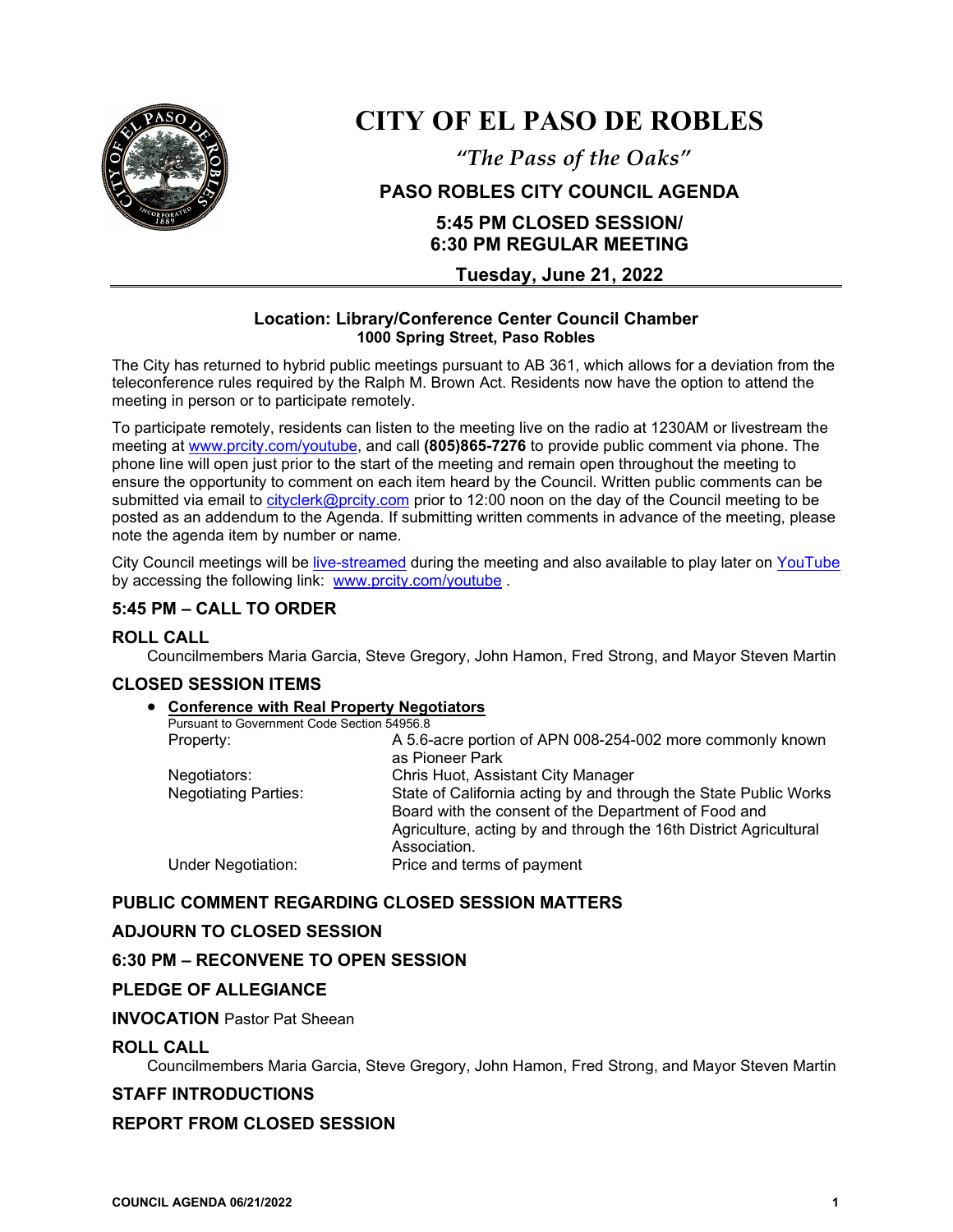#### **PRESENTATIONS**

**1. [Roger Oxborrow Retirement](https://www.prcity.com/DocumentCenter/View/34127/June-21-2022-City-Council-Agenda-Item-01-PDF) Proclamation**  S. Martin, Mayor

#### **GENERAL PUBLIC COMMENTS**

This is the time the public may address the Council on items within the Council's purview but not scheduled on the agenda. **PLEASE BEGIN BY STATING YOUR NAME AND ADDRESS. EACH PERSON IS LIMITED TO 3 MINUTES.** Any person or subject requiring more than three minutes may be scheduled for a future Council meeting or referred to committee or staff. Those persons wishing to speak on any item scheduled on the agenda will be given an opportunity to do so at the time that item is being considered.

#### **AGENDA ITEMS TO BE DEFERRED**

#### **CONSENT CALENDAR**

**ITEMS ON THE CONSENT CALENDAR ARE CONSIDERED ROUTINE, NOT REQUIRING SEPARATE DISCUSSION.** However, if discussion is wanted by a member of the Council or public the item may be removed from the Consent Calendar and considered separately. Councilmembers and members of the public may offer comments or ask questions of clarification without removing an item from the Calendar. Individual items are approved by the vote that approves the Consent Calendar unless an item is pulled for separate consideration. Items pulled from consent will be heard at the end of the meeting.

- **2. [Approval of Revised 4/19/2022 City Council Meeting Minutes](https://www.prcity.com/DocumentCenter/View/34128/June-21-2022-City-Council-Agenda-Item-02-PDF)**  M. Boyer, City Clerk
- **3. [Approval of 5/17/2022 City Council Meeting Minutes](https://www.prcity.com/DocumentCenter/View/34129/June-21-2022-City-Council-Agenda-Item-03-PDF)**  M. Boyer, City Clerk
- **4. Receipt [of Warrant Register](https://www.prcity.com/DocumentCenter/View/34130/June-21-2022-City-Council-Agenda-Item-04-PDF)**R. Cornell, Administrative Services Director
- **5. [Receipt of Advisory Body Minutes](https://www.prcity.com/DocumentCenter/View/34131/June-21-2022-City-Council-Agenda-Item-05-PDF)** Supplemental Sales Tax Oversight Committee – 02/16/2022 Library Board – 04/14/2022
- **6. [Reaffirmation of Resolution 21-147 Approving Remote and/or Hybrid Remote and](https://www.prcity.com/DocumentCenter/View/34132/June-21-2022-City-Council-Agenda-Item-06-PDF)  [In-Person Public Meetings Citywide as Needed Pursuant to Assembly Bill 361](https://www.prcity.com/DocumentCenter/View/34132/June-21-2022-City-Council-Agenda-Item-06-PDF)** M. Boyer, City Clerk

**Recommendation:** Reaffirm Resolution 21-147 allowing for the continuation of hybrid remote (teleconference)/in-person public meetings citywide pursuant to the requirements of AB 361.

**7. [Direction to Staff to Perform a Biennial Review of the City's Conflict of Interest](https://www.prcity.com/DocumentCenter/View/34133/June-21-2022-City-Council-Agenda-Item-07-PDF)  [Code](https://www.prcity.com/DocumentCenter/View/34133/June-21-2022-City-Council-Agenda-Item-07-PDF)**

M. Boyer, City Clerk

**Recommendation:** Direct staff to make a formal review of the City's Conflict of Interest Code, pursuant to the Political Reform Act.

**8. [Approval of Agreement for Legislative Advocacy and Grant Writing Services](https://www.prcity.com/DocumentCenter/View/34175/June-21-2022-City-Council-Agenda-Item-08-PDF)**  Ty Lewis, City Manager/ Chris Huot, Assistant City Manager

**Recommendation:** Approve agreement with Townsend Public Affairs, Inc. in an amount not to exceed \$90,000 and direct staff to enter into a contract with Townsend Public Affairs, Inc. to provide these services for a 12-month term commencing on July 1, 2022.

**9. [Approval of Proposed Formation of Community Facilities District No. 2022-2N](https://www.prcity.com/DocumentCenter/View/34135/June-21-2022-City-Council-Agenda-Item-09-PDF)  [\(Olsen/South Chandler Ranch – Services\) to provide maintenance and services](https://www.prcity.com/DocumentCenter/View/34135/June-21-2022-City-Council-Agenda-Item-09-PDF)  [including roadways, parks, open space as well as police, fire, community](https://www.prcity.com/DocumentCenter/View/34135/June-21-2022-City-Council-Agenda-Item-09-PDF)  [services](https://www.prcity.com/DocumentCenter/View/34135/June-21-2022-City-Council-Agenda-Item-09-PDF)**

R. Cornell, Administrative Services Director

**Recommendation:** Approve Resolution 22-XXX, declaring intention to establish proposed Community Facilities District No. 2022-2N (Olsen/South Chandler Ranch – Services) and to authorize the levy of a special tax.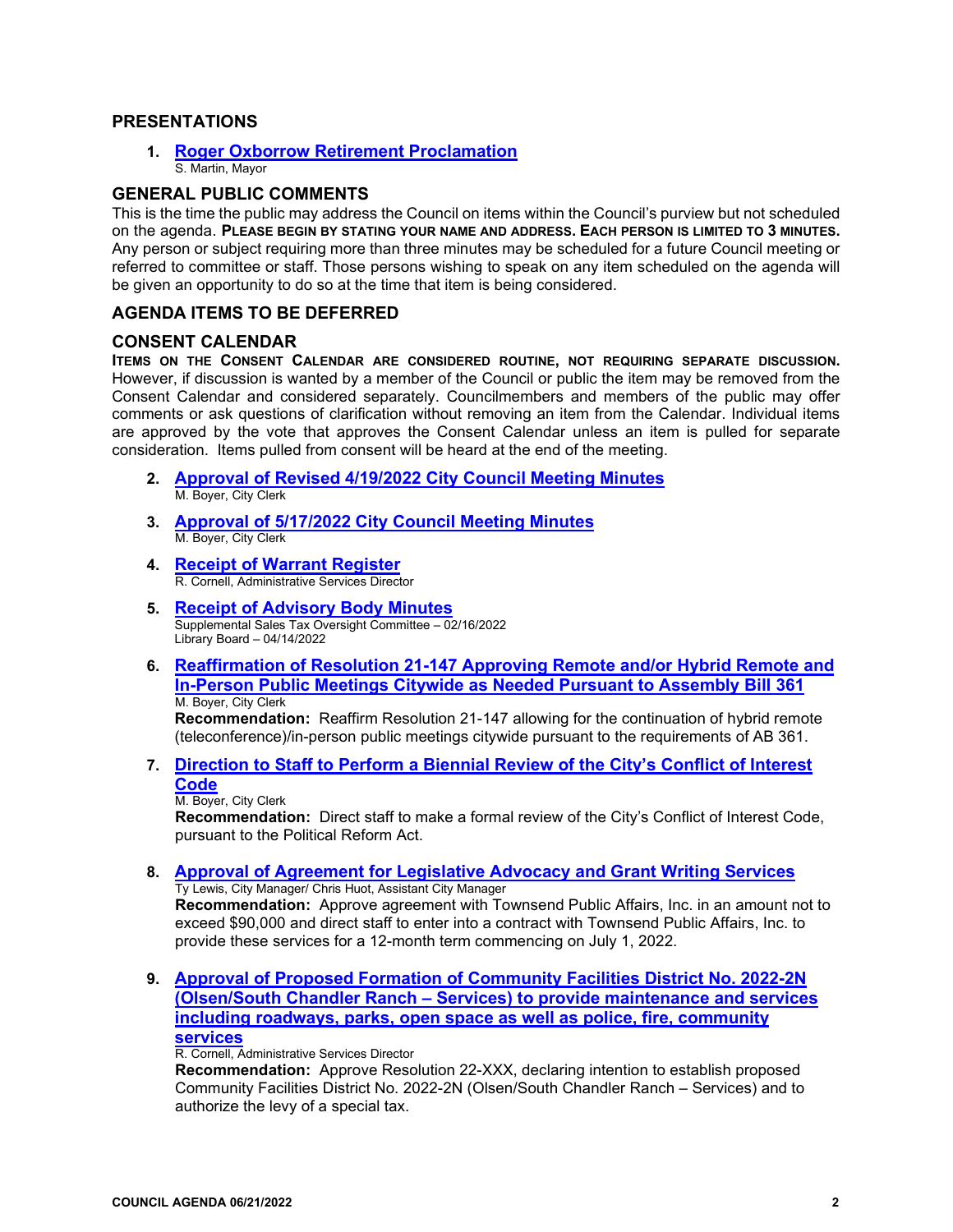**10. [Approval of Proposed Formation of Community Facilities District No. 2022-1N](https://www.prcity.com/DocumentCenter/View/34136/June-21-2022-City-Council-Agenda-Item-10-PDF)  [\(Olsen/South Chandler Ranch – Facilities\) to provide transportation facilities,](https://www.prcity.com/DocumentCenter/View/34136/June-21-2022-City-Council-Agenda-Item-10-PDF)  [park and recreation improvements and facilities, parkway and landscaping](https://www.prcity.com/DocumentCenter/View/34136/June-21-2022-City-Council-Agenda-Item-10-PDF)  [improvements, public safety facilities including police and fire buildings and](https://www.prcity.com/DocumentCenter/View/34136/June-21-2022-City-Council-Agenda-Item-10-PDF)  [equipment, public library and community center facilities, water, wastewater and](https://www.prcity.com/DocumentCenter/View/34136/June-21-2022-City-Council-Agenda-Item-10-PDF)  [storm drain improvements, street improvements and general governmental](https://www.prcity.com/DocumentCenter/View/34136/June-21-2022-City-Council-Agenda-Item-10-PDF)  [facilities](https://www.prcity.com/DocumentCenter/View/34136/June-21-2022-City-Council-Agenda-Item-10-PDF)**

R. Cornell, Administrative Services Director

**Recommendation:** It is recommended that the City Council take the following actions:

- 1. Approve Resolution 22-XXX (A), declaring intention to establish proposed Community Facilities District No. 2022-1N (Olsen/South Chandler Ranch – Facilities) and to designate five improvement areas therein and to levy a special tax; and
- 2. Approve Resolution 22-XXX (B), declaring necessity to incur a bonded indebtedness of proposed City of Paso Robles Community Facilities District No. 2022-1N (Olsen/South Chandler Ranch – Facilities) for Improvement Area Nos. 1, 2, 3, 4 and 5.
- **11. [Approval of Side Letters of Agreement with the Service Employees International](https://www.prcity.com/DocumentCenter/View/34137/June-21-2022-City-Council-Agenda-Item-11-PDF)  [Union and Paso Robles Police Association, and the Master Pay Schedule](https://www.prcity.com/DocumentCenter/View/34137/June-21-2022-City-Council-Agenda-Item-11-PDF)** Ryan Cornell, Administrative Services Director/ Shannon Foutz, Human Resources/Risk Manager **Recommendation:** Approve Resolution 22-XXX, authorizing the City Manager to execute side letters of agreement between the City of Paso Robles and the Service Employees International Union, Local 620, and Paso Robles Police Association; and approving the master pay schedule.
- **12. [Second Reading Short-Term Rental Ordinance 1082 proposed 2022](https://www.prcity.com/DocumentCenter/View/34173/June-21-2022-City-Council-Agenda-Item-12-PDF)  Amendment (ZC 15-006) [Amendment to Table 21.16.200 and Chapter 21.34 of the](https://www.prcity.com/DocumentCenter/View/34173/June-21-2022-City-Council-Agenda-Item-12-PDF)  Zoning [Code regulating short-term rentals in all zoning districts](https://www.prcity.com/DocumentCenter/View/34173/June-21-2022-City-Council-Agenda-Item-12-PDF)** Warren Frace, Community Development Director **Recommendation:** Introduce for second reading, by Title only, Ordinance 1120 amending

Chapter 21.34 of the Zoning Ordinance.

**13. [Approval of Airport Lease Amendment – Hamon Industrial Park, LLC](https://www.prcity.com/DocumentCenter/View/34174/June-21-2022-City-Council-Agenda-Item-13-PDF)** C. Alakel, Public Works Director

**Recommendation:** Approve Resolution 22-XXX authorizing the City Manager to execute the Amendment to Lease with Hamon Industrial Park, LLC.

**14. [Approval of Surface Water Treatment Plant Granular Activated Carbon](https://www.prcity.com/DocumentCenter/View/34160/June-21-2022-City-Council-Agenda-Item-14-PDF)  [Replacement](https://www.prcity.com/DocumentCenter/View/34160/June-21-2022-City-Council-Agenda-Item-14-PDF)**

C. Alakel, Public Works Director

**Recommendation:** Approve Resolution 22-XXX, rejecting the bids received from Calgon Carbon and Carbon Activated as non-responsive, and authorize the award of a contract for the purchase and installation of granular activated carbon to Aqueous Vets in the amount of \$228,140.00; and authorize the City Manager and City Attorney to make minor changes to the agreement, if needed, fully consistent with overall Council direction.

**15. [Approval of Amendment to Franchise Agreement with Paso Waste & Recycle -](https://www.prcity.com/DocumentCenter/View/34161/June-21-2022-City-Council-Agenda-Item-15-PDF)  [Temporary Reduction of Solid Waste Franchise Fees](https://www.prcity.com/DocumentCenter/View/34161/June-21-2022-City-Council-Agenda-Item-15-PDF)**

M. Thompson, Interim Solid Waste Coordinator

**Recommendation:** Approve Resolution 22-XXX, to authorize the City Manager to execute Amendment No. 3 to the Exclusive Franchise Agreement with Paso Waste, to temporarily reduce franchise fee payments.

#### **16. [Approval of Adjustment of Landfill Tipping Fee](https://www.prcity.com/DocumentCenter/View/34162/June-21-2022-City-Council-Agenda-Item-16-PDF)**

M. Thompson, Interim Solid Waste Coordinator **Recommendation:** Approve Resolution 22-XXX, to approve the proposed adjustments to Landfill tipping fees, effective July 1, 2022.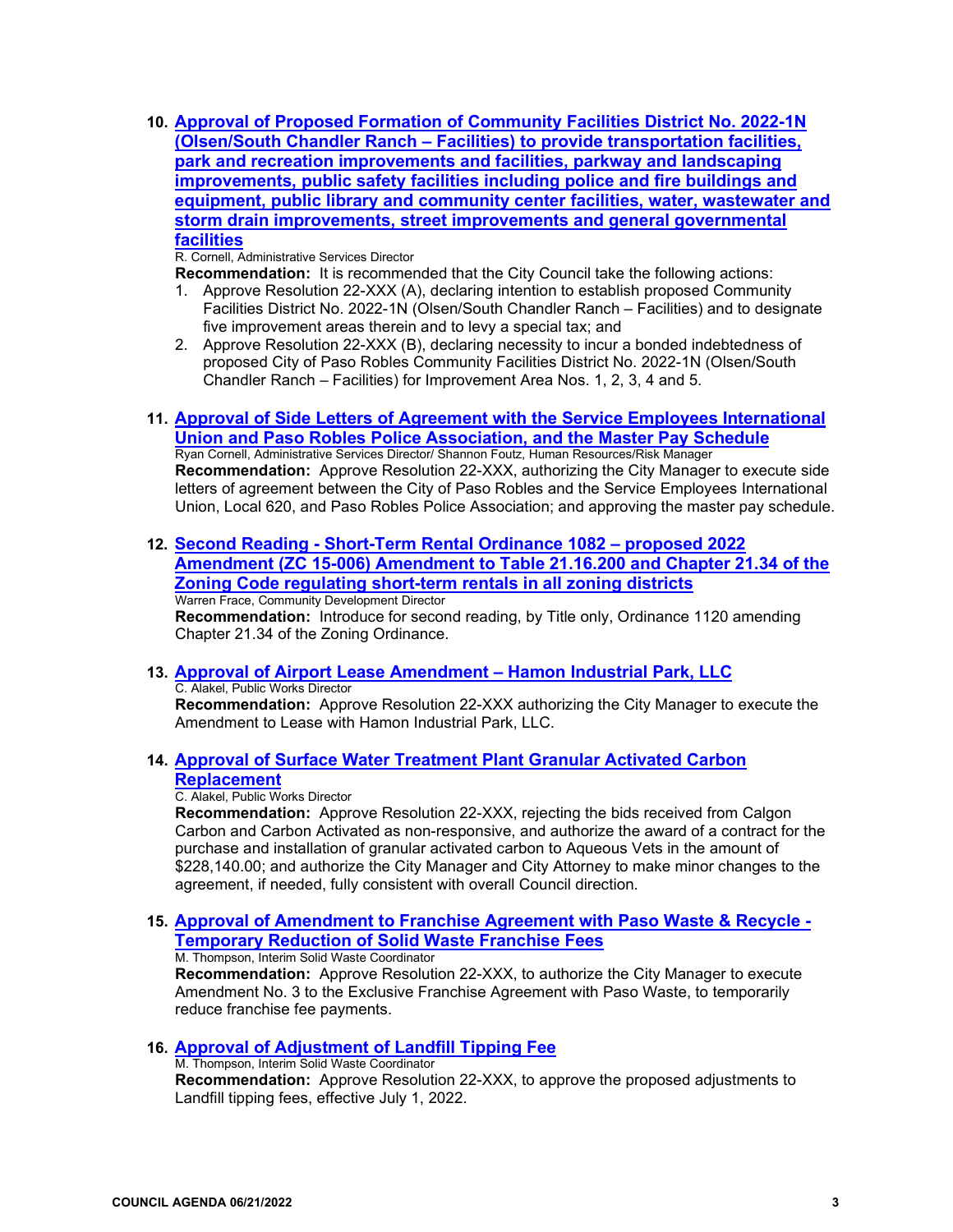#### **17. [Second Reading and Adoption of Military Equipment Use Ordinance 1119](https://www.prcity.com/DocumentCenter/View/34163/June-21-2022-City-Council-Agenda-Item-17-PDF)  [Pursuant to AB 481](https://www.prcity.com/DocumentCenter/View/34163/June-21-2022-City-Council-Agenda-Item-17-PDF)**

#### C. Davis, Police Commander

**Recommendation:** Introduce for second reading by title only and waive further reading of Ordinance 1119 Adopting a Military Use Equipment Policy Pursuant to AB 481.

#### **18. [Approval of Upgrade to Public Safety Center Camera System](https://www.prcity.com/DocumentCenter/View/34164/June-21-2022-City-Council-Agenda-Item-18-PDF)**

#### C. Davis, Police Commander

**Recommendation:** Approve Resolution 22-XXX, authorizing the City Manager to enter into a contract with SOV Security to purchase surveillance system in an amount of \$178,700.49; and preventative maintenance in an amount of \$29,016.

## **19. [Traffic Impact Fee Credit Agreement – Arrive Paso, 1401 Creston Road](https://www.prcity.com/DocumentCenter/View/34165/June-21-2022-City-Council-Agenda-Item-19-PDF)**

## D. Athey, City Engineer

**Recommendation:** Approve Resolution 22-XXX, authorizing the City Manager to enter into an Impact Fee Credit and Reimbursement Agreement with FLT Arrive Paso, LLC, and authorize the City Manager and City Attorney to make minor changes to the agreement, if needed, fully consistent with overall Council direction.

## **CONSENT CALENDAR ROLL CALL VOTE**

## **REPORT ON ITEMS APPROVED ON CONSENT**

#### **PUBLIC HEARINGS**

## **CONVENE AS THE CITY OF PASO ROBLES GROUNDWATER SUSTAINABILITY AGENCY BOARD**

#### **ROLL CALL**

Board of Directors Maria Garcia, Steve Gregory, John Hamon, Fred Strong, and Mayor Steven Martin

#### **20. [Adoption of a Revised Groundwater Sustainability Plan](https://www.prcity.com/DocumentCenter/View/34166/June-21-2022-City-Council-Agenda-Item-20-PDF)**  C. Alakel, Public Works Director

**Recommendation:** Approve Resolution 22-XXX, adopting the revised GSP for the Paso Robles Basin.

#### **ADJOURN THE CITY OF PASO ROBLES GROUNDWATER SUSTAINABILITY AGENCY BOARD MEETING**

## **RECONVENE TO THE CITY OF PASO ROBLES CITY COUNCIL**

**21. [Conditional Use Permit \(CUP\) 21-28 1240 Spring Street / APN: 009-042-](https://www.prcity.com/DocumentCenter/View/34167/June-21-2022-City-Council-Agenda-Item-21-PDF) [029Applicant – Grover Beach Enterprises](https://www.prcity.com/DocumentCenter/View/34167/June-21-2022-City-Council-Agenda-Item-21-PDF) Consideration of a recommendation [from the Planning Commission to approve the establishment of a basement bar](https://www.prcity.com/DocumentCenter/View/34167/June-21-2022-City-Council-Agenda-Item-21-PDF)  [within an existing commercial building by approving a Conditional Use Permit,](https://www.prcity.com/DocumentCenter/View/34167/June-21-2022-City-Council-Agenda-Item-21-PDF)  [and with a determination that Public Convenience or Necessity \(PCN\) would be](https://www.prcity.com/DocumentCenter/View/34167/June-21-2022-City-Council-Agenda-Item-21-PDF)  [served by the issuance of a Type 48 license by the Department of Alcoholic](https://www.prcity.com/DocumentCenter/View/34167/June-21-2022-City-Council-Agenda-Item-21-PDF)  [Beverage Control \(ABC\) \(P21-0124\)](https://www.prcity.com/DocumentCenter/View/34167/June-21-2022-City-Council-Agenda-Item-21-PDF)** D. Delgado, Associate Planner

**Recommendation:** Approve the bar use with the determination that Public Convenience would be served by the issuance of a Type 48 license by the Department of Alcoholic Beverage Control (ABC) consistent with the surrounding Downtown uses, and the TC-1 zoning designation by the following actions:

1. Approve Resolution 22-XXX (A), approving Conditional Use Permit 21-28, subject to site specific conditions of approval; and

2. Approve Resolution 22-XXX (B), making a determination that Public Convenience would be served by the issuance of a Type 48 ABC license for the bar located at 1240 Spring Street.

## **ROLL CALL VOTE**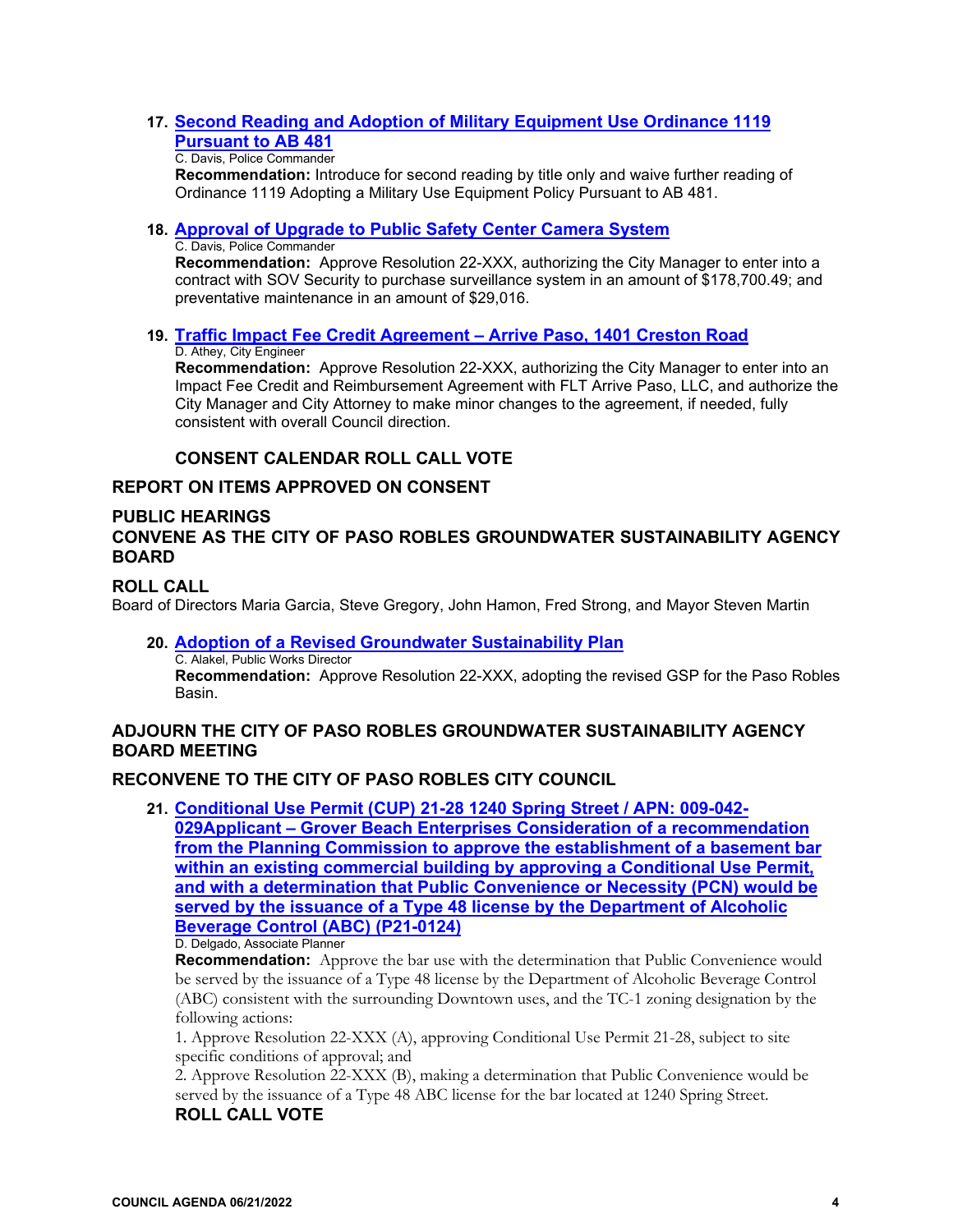**22. [Approval of Consumer Price Index Annual Inflationary Adjustments and](https://www.prcity.com/DocumentCenter/View/34168/June-21-2022-City-Council-Agenda-Item-22-PDF)  [Amendments to the Comprehensive Fee Schedule for Fiscal Year 2022-23](https://www.prcity.com/DocumentCenter/View/34168/June-21-2022-City-Council-Agenda-Item-22-PDF)** C. Piatti, Finance Manager

**Recommendation:** Approve Resolution 22-XXX, adopting the annual consumer price index inflationary adjustments and amendments to the FY 2022-23 Comprehensive Fee Schedule. **ROLL CALL VOTE**

**23. [Calling for and Conducting a Consolidated General Municipal Election on](https://www.prcity.com/DocumentCenter/View/34169/June-21-2022-City-Council-Agenda-Item-23-PDF)  [November 8, 2022 for the Election of Certain Officers; Approving the City](https://www.prcity.com/DocumentCenter/View/34169/June-21-2022-City-Council-Agenda-Item-23-PDF)  [Proposed Ballot Measures and First Reading of an Ordinance Increasing the](https://www.prcity.com/DocumentCenter/View/34169/June-21-2022-City-Council-Agenda-Item-23-PDF)  [Transient Occupancy Tax; Setting Priorities for the Filing of Written Arguments;](https://www.prcity.com/DocumentCenter/View/34169/June-21-2022-City-Council-Agenda-Item-23-PDF)  [and Directing the City Attorney to Prepare Impartial Analysis for each Ballot](https://www.prcity.com/DocumentCenter/View/34169/June-21-2022-City-Council-Agenda-Item-23-PDF)  [Measure](https://www.prcity.com/DocumentCenter/View/34169/June-21-2022-City-Council-Agenda-Item-23-PDF)**

C. Huot, Assistant City Manager/ M. Boyer, City Clerk

**Recommendation:** Approve the following resolutions (by separate roll call vote):

- 1. Resolution 22-XXX(A) calling and giving notice of the General Municipal Election to be held on Tuesday, November 8, 2022 for the election of certain officers and requesting consolidation of the General Municipal Election with Statewide General Election held on November 8, 2022;
- 2. Resolution 22-XXX(B) pertaining to candidate statements submitted to the voters;
- 3. Resolution 22-XXX(C) placing a ballot measure on whether the City Treasurer should be an appointive position;
- 4. Resolution 22-XXX(D) placing a ballot measure to increase the transient occupancy tax (paid by hotel, motel, Short-Term Rental Guests) within the City Of El Paso De Robles From 10% To 11%; and introduce by title only Ordinance XXXX (Exhibit A), an ordinance of the City of El Paso de Robles, California, amending
- 5. Resolution 22-XXX(E) establishing priorities for the use of revenues generated by the Transient Occupancy Tax measure if it is passed by the voters;
- 6. Resolution 22-XXX(F)
- 7. Resolution 22-XXX (G) Setting Deadlines and Rules for Arguments and Rebuttals Treasurer and TOT Measure November 2022

#### **ROLL CALL VOTE**

#### **DISCUSSION ITEMS**

#### **24. [Adoption of FY 2022-23 and 2023-24 Operating and Capital Budget and](https://www.prcity.com/DocumentCenter/View/34170/June-21-2022-City-Council-Agenda-Item-24-PDF)  [Appropriation Limit for FY 2022-23](https://www.prcity.com/DocumentCenter/View/34170/June-21-2022-City-Council-Agenda-Item-24-PDF)**

Ty Lewis, City Manager/ Chris Huot, Assistant City Manager/ Ryan Cornell, Administrative Services Director **Recommendation:** 

- 1. Approve Resolution 22-XXX (A), adopting the operating and capital improvement budget for Fiscal Years 2022-23 and 2023-24, as presented, for all funds and for all expenditures, and direct the City Manager to implement the budget.
- 2. Approve Resolution 22-XXX (B), adopting \$61,164,598 as the City's appropriation limit for fiscal year ending June 30, 2023.

## **ROLL CALL VOTE**

#### **CITY MANAGER REPORT**

**25. [City Manager Update on](https://www.prcity.com/DocumentCenter/View/34171/June-21-2022-City-Council-Agenda-Item-25-PDF) Current City Activities**

#### **COUNCIL BUSINESS & COMMITTEE REPORTS**

**26. [Current Council Committee Activities and Reports](https://www.prcity.com/DocumentCenter/View/34172/June-21-2022-City-Council-Agenda-Item-26-PDF)**

#### **UPCOMING EVENTS**

- [Development Review Committee Meeting,](https://www.prcity.com/Calendar.aspx?EID=1654&month=5&year=2022&day=10&calType=0) Monday, June 27, 2022 at 3:30 PM
- Paso Robles Concerts in the Park, Thursday, June 23, 2022 at 6:00 PM
- Paso Robles Concerts in the Park, Thursday, June 23, 2022 at 6:00 PM
- Fourth of July PASO, Monday, July 4, 2022, 2:00 10:00 PM at Barney Schwartz Park
- Senior Citizen Advisory Commission Meeting, Monday, July 11, 2022 at 1:30 PM